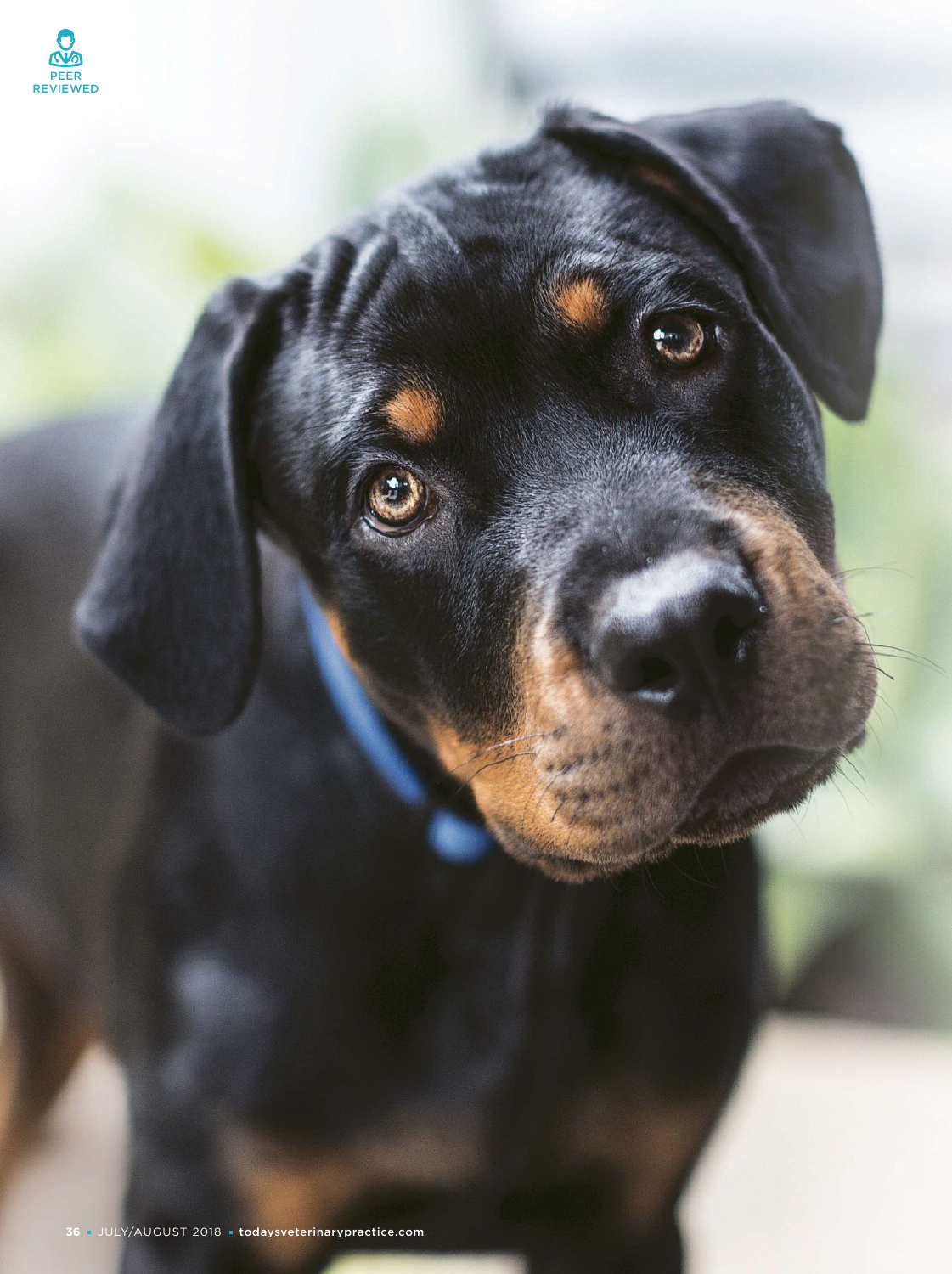

# **Head Tilt in Dogs: A Clinical Approach NEUROLOGY**

*Michelle Carnes, MS, DVM, DACVIM (Neurology) Specialists in Companion Animal Neurology, Clearwater and Naples, FL*

Head tilt in dogs (**FIGURE 1**) is a clinical presentation that most veterinarians encounter frequently in practice. When a patient presents for evaluation of a head tilt, it can sometimes be challenging to know the best course of diagnostics to recommend and whether or what primary treatment is warranted. Differentiation of the varied clinical presentations of vestibular disease and how they relate to the generation of a list of differential diagnoses can be extremely helpful in providing appropriate primary care and being able to better predict possible outcomes.

The primary reason for a dog to exhibit a head tilt is dysfunction of the vestibular system. The vestibular apparatus is responsible for an animal's maintenance of balance and the spatial orientation of the eyes, head, trunk and limbs relative to gravity. From a clinical perspective, it is divided into two components: peripheral, which involves the vestibulocochlear nerve (cranial nerve VIII) and its receptor in the inner ear; and central, which involves the brainstem and sometimes the cerebellum.

# BASIC REVIEW OF NEUROANATOMY

The receptor organ of the vestibular system is located within the petrous temporal bone in the inner ear and consists of the saccule, utricule and crista ampularis within the semicircular canal (**FIGURE 2**). Through movement of the hair cells bathed in endolymph, the position and movement of the animal as it relates to gravity is detected and then transmitted by cranial nerve VIII (vestibulocochlear nerve) to the vestibular nuclei in the brainstem.1 The vestibular nuclei function to provide output to many other areas of the brain which result in:2

- $\blacksquare$  Movement and position of the eyes via the medial longitudinal fasciculus and synapse on cranial nerves III, IV and VI.
- Provision of extensor tone to the muscles to support the body against gravity via the vestibulospinal tract.
- $\blacksquare$  Conscious perception of position via the thalamus to the somatosensory cortex of the forebrain.

**FIGURE 1. Evaluating a Head Tilt** 

Differentiating the varied clinical presentations of vestibular disease can help in providing appropriate primary care.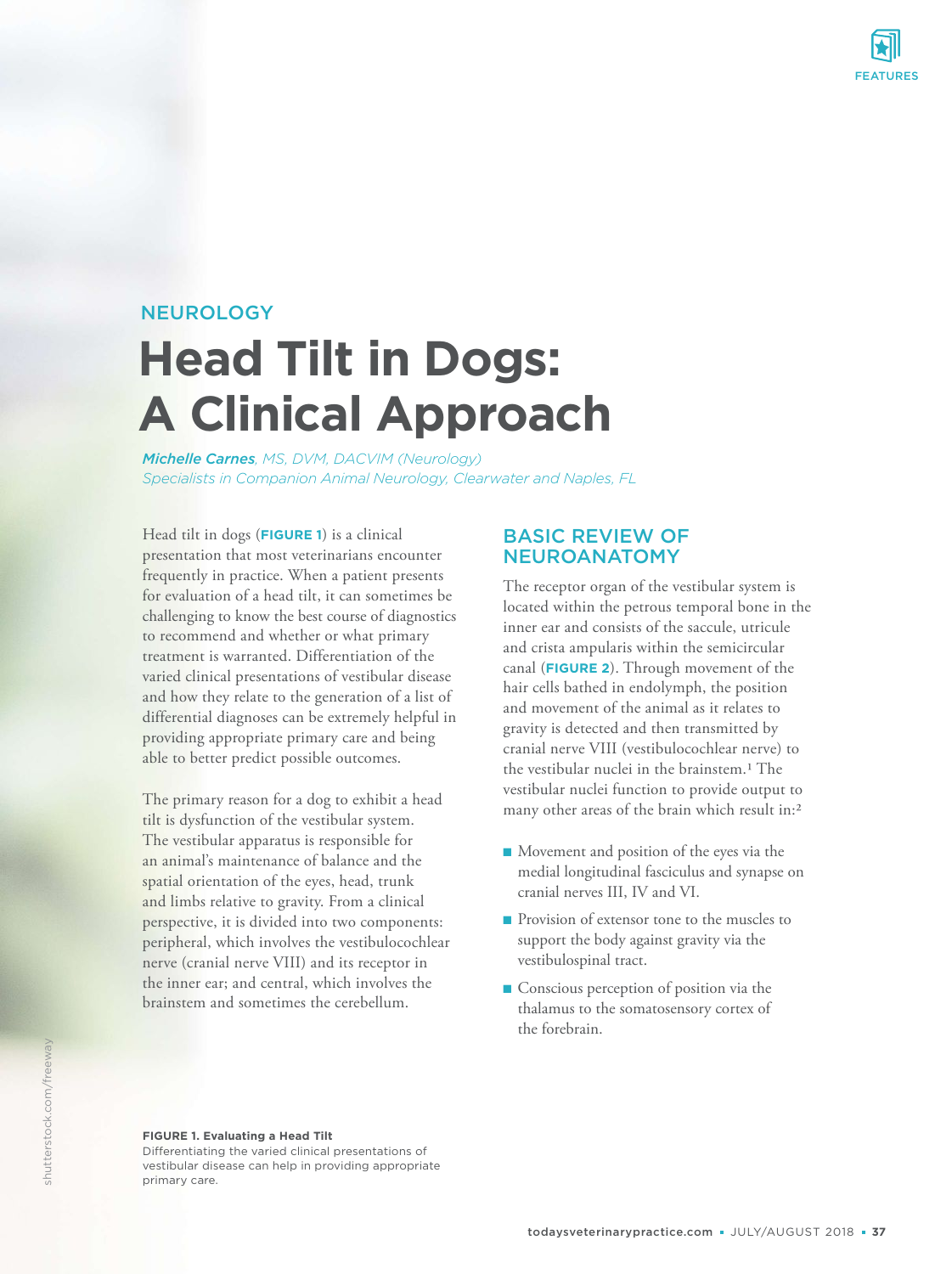



**FIGURE 2.** Anatomy of the canine external, middle and inner ear.

- $\blacksquare$  Coordination of movement of the eyes, head, trunk and extremities in relation to movement or static position via the caudal cerebellar peduncle to the cerebellum.
- $\blacksquare$  Influence of the vomiting center in the reticular formation as a consequence of motion sickness.

#### STEP 1: DETERMINE THE NEUROANATOMIC LOCALIZATION

Once a head tilt has been identified, the next step is to perform a complete neurologic examination of the patient to determine if the vestibular dysfunction is peripheral, central or paradoxical. Paradoxical vestibular disease refers to a distinct localization to the cerebellum: specifically, the caudal cerebellar

peduncle or the flocculonodular lobe<sup>2</sup> that result in slightly different clinical signs than typical peripheral or central vestibular disease. In general, patients with peripheral vestibular disease present with normal (albeit sometimes anxious) mentation, no other cranial nerve deficits (except sometimes cranial nerve VII), occasionally Horner's syndrome and normal postural reactions. On the contrary, dogs with central vestibular disease are more likely to have a more dull mentation, conscious proprioception deficits and one or more cranial nerve deficits. Postural reaction deficits are the most important indicator of central disease; and deficits in cranial nerve V to XII are the most likely.2 Patients with paradoxical vestibular disease typically exhibit normal mentation, ipsilateral hypermetria, cerebellar ataxia and ipsilateral proprioceptive deficiencies but no other cranial nerve deficits (except occasionally a menace deficit); these patients exhibit a contralateral head tilt and lean opposite the side of the lesion.3 A more complete guide to individual areas of testing and their neuroanatomic localization can be found in **TABLE 1**.

# STEP 2: DIFFERENTIAL DIAGNOSES

**TABLE 2** lists the differential diagnoses based on peripheral versus central vestibular disease. Below is a brief discussion of some of the more common diseases seen in clinical practice. In one study that evaluated 85 dogs that had MRI of the brain for the diagnosis of vestibular disease, 29% had peripheral vestibular disease, 46% had central vestibular disease and 25% had paradoxical vestibular disease.4

|                                    | <b>PERIPHERAL</b>                               | <b>CENTRAL</b>                             | <b>PARADOXICAL</b>                                 |
|------------------------------------|-------------------------------------------------|--------------------------------------------|----------------------------------------------------|
| <b>Level of Consciousness</b>      | Normal                                          | Normal or Impaired                         | Normal                                             |
| <b>Nystagmus</b>                   | Horizontal or rotary;<br>$>60$ bps              | Horizontal, rotary<br>or vertical; <10 bps | Horizontal, rotary<br>or vertical                  |
| <b>Head Tilt</b>                   | Ipsilateral                                     | Ipsilateral                                | Contralateral                                      |
| Leaning/Falling                    | Ipsilateral                                     | Ipsilateral                                | Contralateral                                      |
| <b>Postural Reactions</b>          | Normal                                          | Ipsilateral                                | Ipsilateral                                        |
| <b>Cranial Nerve Abnormalities</b> | +/- Cranial nerve VII, +/-<br>Horner's Syndrome | Any                                        | Uncommon,<br>$+/-$ menace deficit                  |
| Gait                               | Normal or vestibular<br>ataxia                  | Vestibular $+/-$<br>proprioceptive ataxia  | +/- Hypermetria<br>vestibular or cerebellar ataxia |

#### **TABLE 1 Clinical Signs Associated With Localization**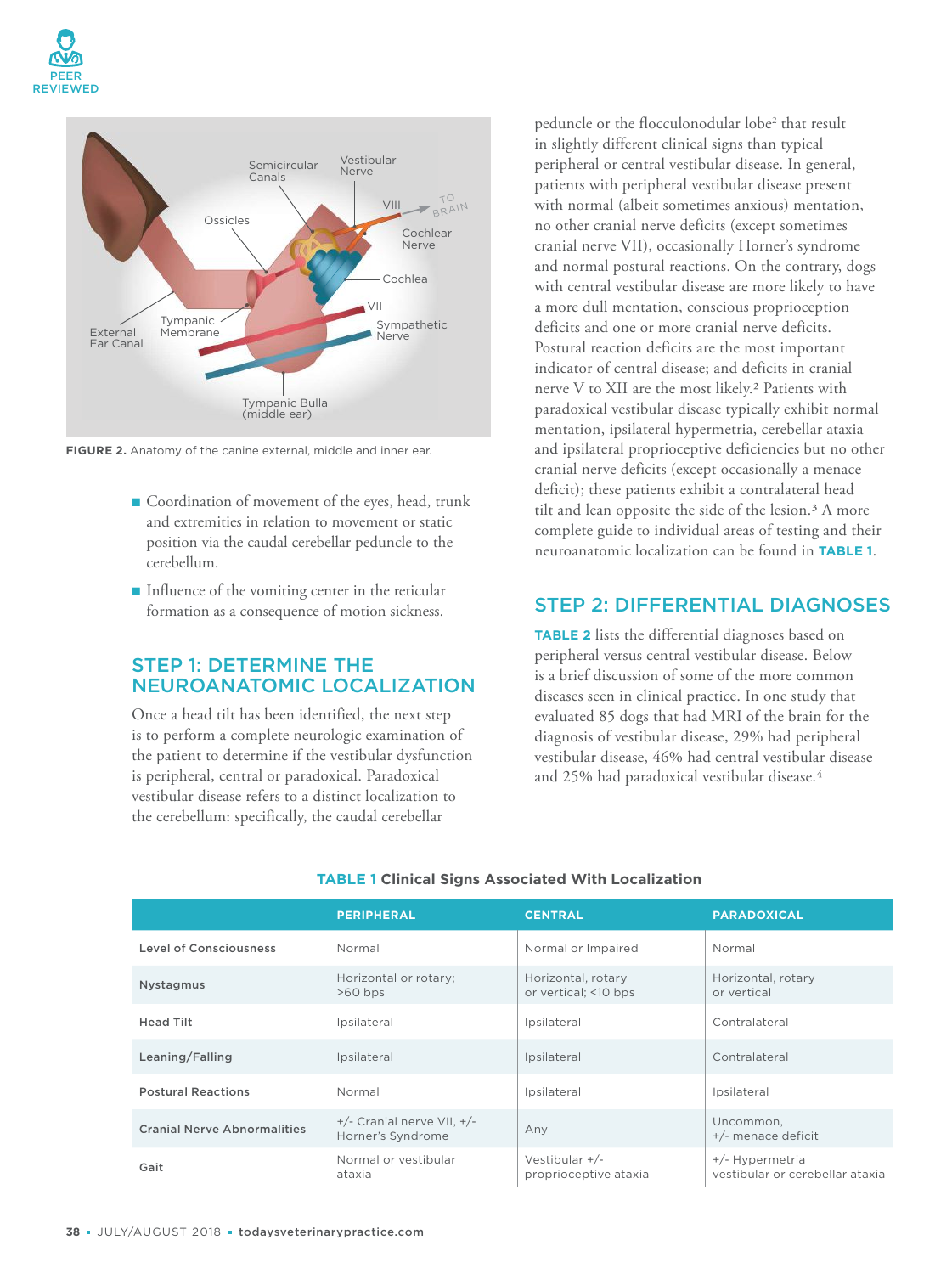

#### **TABLE 2 Differential Diagnoses of Head Tilt in Dogs**

|                         | <b>PERIPHERAL</b>                                    | <b>CENTRAL</b>                                                                                                                                                                                                                                                                                                                                       |
|-------------------------|------------------------------------------------------|------------------------------------------------------------------------------------------------------------------------------------------------------------------------------------------------------------------------------------------------------------------------------------------------------------------------------------------------------|
| Degenerative            |                                                      | Storage disease                                                                                                                                                                                                                                                                                                                                      |
| Anomalous               | Congenital vestibular disease (rare)                 | Hydrocephalus, Chiari-like malformation                                                                                                                                                                                                                                                                                                              |
| Metabolic               | Hypothyroidism                                       | Hypothyroidism                                                                                                                                                                                                                                                                                                                                       |
| Neoplastic              | Vestibular nerve sheath tumor,<br>otogenic neoplasia | Intracranial neoplasia - primary vs.<br>metastatic                                                                                                                                                                                                                                                                                                   |
| Nutritional             |                                                      | Thiamine deficiency                                                                                                                                                                                                                                                                                                                                  |
| Idiopathic              | Geriatric ("old dog") vestibular disease             |                                                                                                                                                                                                                                                                                                                                                      |
| Infectious/Inflammatory | Otitis media/interna                                 | Viral: canine distemper virus; Bacterial:<br>Rocky Mountain spotted fever, bartonellosis,<br>ehrlichiosis, anaplasmosis, otogenic extension<br>into the brain; Protozal: toxoplasmosis,<br>neosporosis; Fungal: cryptococcosis,<br>coccidioidomycosis, blastomycosis, others<br>Non-infectious: Meningoencephalitis of<br>Unknown Etiology (MUE/GME) |
| <b>Toxic</b>            | Ototoxic drugs                                       | Metronidazole                                                                                                                                                                                                                                                                                                                                        |
| Trauma                  | Petrous temporal bone                                | Brainstem/cerebellum                                                                                                                                                                                                                                                                                                                                 |
| Vascular                |                                                      | Ischemic or hemorrhagic vascular accident<br>(brainstem/cerebellum); hypertension                                                                                                                                                                                                                                                                    |

# Peripheral Vestibular Disease

#### **Otitis media/interna**

Of the peripheral vestibular diseases, otitis media/ interna (OMI) is the most common diagnosis.4,5 Though all breeds can be affected, in one study, the most commonly affected breeds were French bulldogs, cavalier King Charles spaniels, cocker spaniels and West Highland white terriers.<sup>5</sup> Diagnosis is based on otoscopic examination, imaging (CT or MRI is preferred<sup> $4,5$ </sup>) and culture via myringotomy. It is important to note that an intact tympanic membrane does not rule out OMI; in fact, infection most commonly results from (1) a descending infection from otitis externa, (2) hematogenous spread of microorganisms or (3) extension of microorganisms from the pharynx via the auditory tube. A very common clinical presentation of OMI is vestibular disease with concurrent cranial nerve VII dysfunction and/or Horner's syndrome (**FIGURE 3**), due to the coursing of these pathways through the middle ear (**FIGURE 2**). Treatment is antibiotic therapy, ideally based on culture and sensitivity, and supportive care. An uncommon but severe progression of OMI is intracranial infection resulting from central extension of bacteria into the brainstem (**FIGURE 4**). Recognition and prompt treatment of this complication can result in a good prognosis for recovery.6

#### **Idiopathic Vestibular Disease**

Idiopathic vestibular disease is reported to be the second most common cause of peripheral vestibular disease in the dog.7 Classically, no other neural deficits besides vestibular dysfunction are present (i.e., cranial nerve VII or Horner's); however recently an idiopathic syndrome of concomitant facial nerve and vestibular neuropathy was described in 16 dogs.<sup>8</sup> The average age of dogs that develop idiopathic vestibular disease is 12 to 13 years and there is no breed or sex predilection. There is typically a peracute onset with affected animals showing clinical improvement within a few days and near complete resolution within 3 to 4 weeks.7 Occasionally, severely affected dogs will maintain a persistent head tilt despite otherwise complete resolution of all other vestibular signs. Though the cause of idiopathic vestibular disease is unknown, there is consideration that the cause may be due to a viral infection of the vestibular nerve.2 In cases where the onset is peracute and there are no other cranial nerve abnormalities, the likelihood of idiopathic vestibular disease is high and only symptomatic treatment is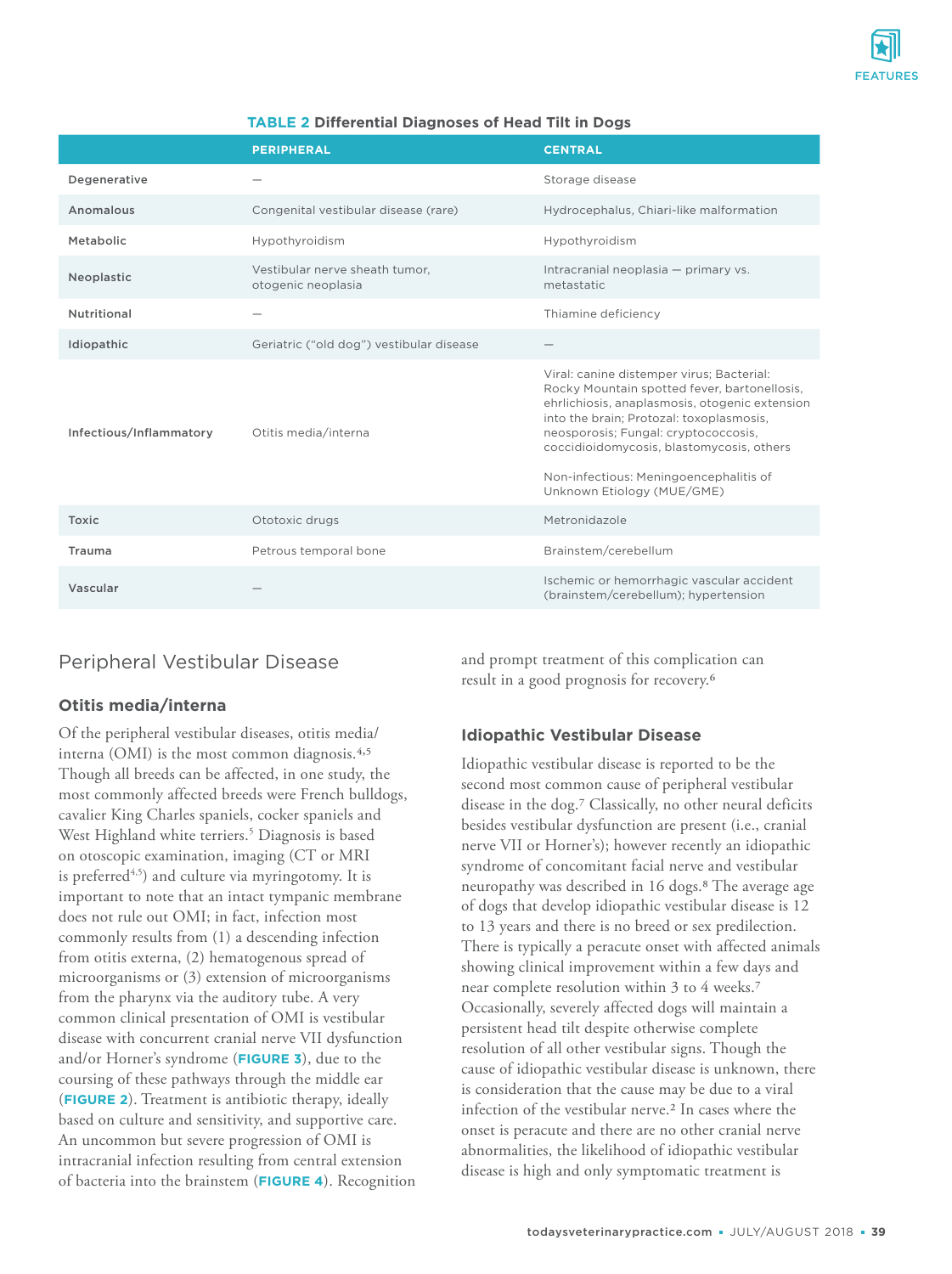

Though the cause of idiopathic vestibular disease is unknown, there is consideration that the cause may be due to a viral infection of the vestibular nerve.<sup>2</sup>

> warranted; there is no evidence to support the use of nonsteroidal anti-inflammatory drugs or corticosteroids.

#### **Hypothyroidism**

Hypothyroidism has been implicated as a cause for both peripheral and central vestibular disease in dogs. The pathogenesis of hypothyroid-associated vestibular disease has been described as a component of polyneuropathy or as myxedematous disease causing nerve compression (cranial nerve VIII and sometimes cranial nerve VII) as they exit the skull through the internal acoustic meatus.2,9 Accordingly, patients that present with cranial nerve VII and VIII dysfunction should have their thyroid function evaluated. Thyroid hormone supplementation typically results in improvement within a few months.

#### **Ototoxicity**

Peripheral vestibular signs may develop if the ear has been flushed with any routine cleaning solution if the



**FIGURE 3.** Photograph of canine Horner's syndrome in the right eye. Note the elevated third eyelid, miosis and mild ptosis. Enophthalmos, which is often present, is not appreciated in this photograph.

tympanum is ruptured. Many drugs/agents are potentially ototoxic; dogs may develop signs of peripheral vestibular disease or deafness. Clinical signs of vestibular disease may develop rapidly (as soon as 10 minutes). Within 3 days to 3 weeks, central compensation results in gradual improvement of clinical signs; the compensation is maximal after about 3 months. The head tilt, however, may still be obvious and permanent.

Chlorhexidine solutions can significantly contribute to ototoxicity and should be avoided if the status of the tympanum is unknown. Aminoglycoside antibiotics (parenteral or topical) can affect the hair cells, flocculonodular lobe and fastigial nucleus; streptomycin tends to have vestibular effects, whereas neomycin, gentamycin, kanamycin, and vancomycin tend to have more effect on the auditory system. In addition, loop diuretics, cisplatin and propylene glycol have also been implicated as potentially ototoxic.

# Central/Paradoxical Vestibular Disease

### **Meningoencephalitis of Unknown Etiology (MUE)**

MUE encompasses several presumed idiopathic noninfectious inflammatory diseases in dogs; other terms that fall into this grouping include:



**FIGURE 4.** Post-contrast axial image of the canine brain at the level of the caudal brainstem. Note the contrast enhancement of the right lateral aspect of the medulla (red arrow). The tympanic bullae (white arrows) show isointense signal and heterogenous contrast enhancement depicting a soft-tissue/high protein type infiltrate in the normally airfilled bullae.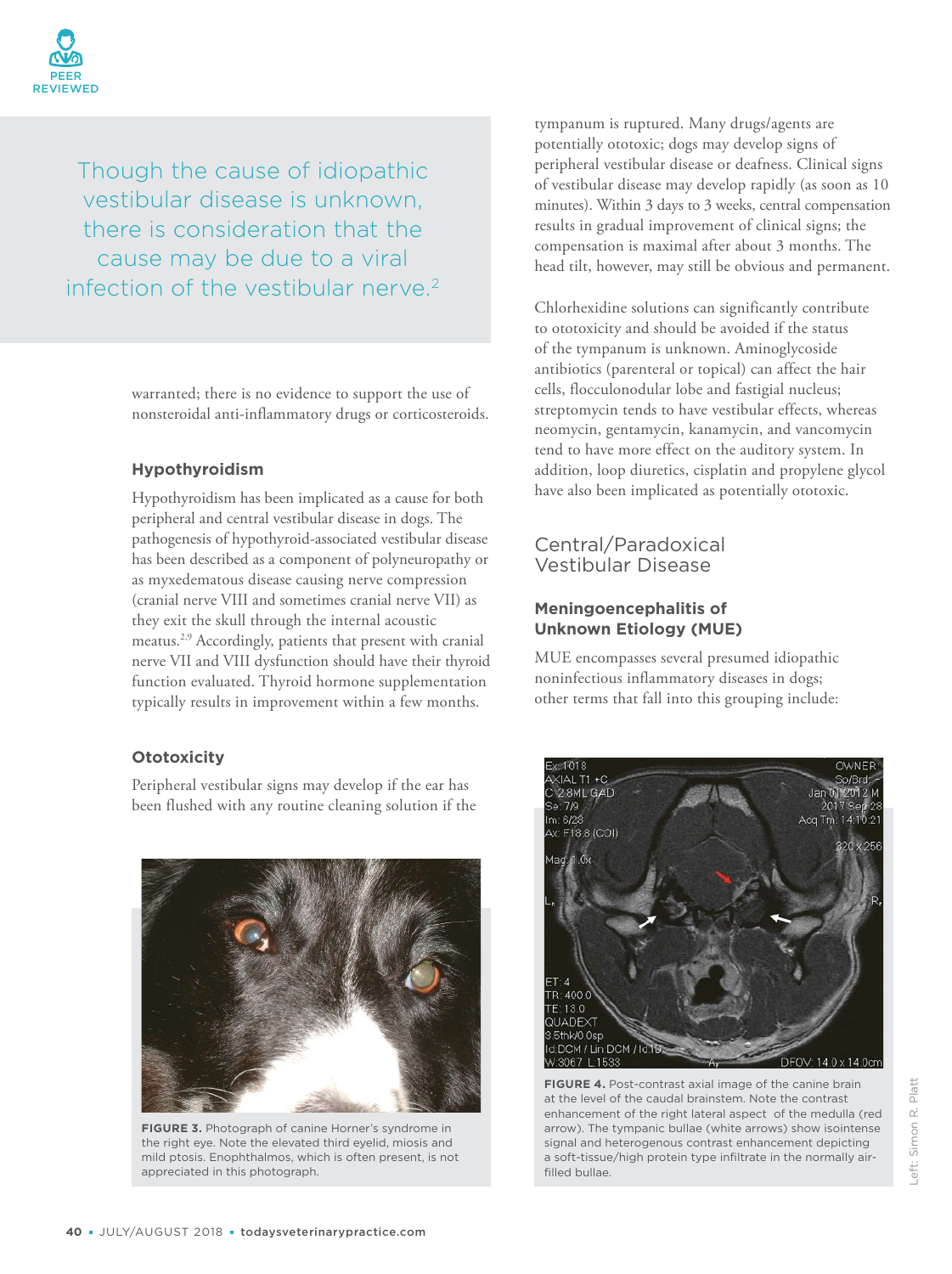

granulomatous meningoencephalomyelitis, necrotizing meningoencephalitis and necrotizing leukoencephalitis. MUE should be considered in patients that are suspected to have central vestibular disease with a multifocal intracranial localization; for example, vertigo with seizure activity, multiple cranial nerve deficits and/ or concurrent spinal cord dysfunction or pain. Female, small breed dogs 4 to 8 years of age are predisposed, and diagnosis is based on MRI and, cerebrospinal fluid analysis, with or without infectious disease testing. Treatment involves immune suppression with glucocorticoids plus a chemotherapy drug (cytarabine arabinoside, procarbazine) or immunomodulating drug (cyclosporine, leflunomide). Aggressive long-term treatment is necessary, and the prognosis is guarded.<sup>10</sup>

A cerebrovascular accident (CVA) should be considered high on the differential list in patients that have acute onset, focal and nonprogressive central or paradoxical vestibular signs.

#### **Cerebrovascular Disease**

Head tilt is the second most common clinical sign in dogs with cerebellar vascular infarcts.<sup>12</sup> A cerebrovascular accident (CVA) should be considered high on the differential list in patients that have acute onset, focal and nonprogressive central or paradoxical vestibular signs. Cerebrovascular disease can initially present as a transient ischemic attack (TIA), which is defined as a temporary, focal brain deficit secondary to vascular disease that completely resolves in <24 hours. In a recent study, 22% of the dogs investigated had episodes consistent with a TIA prior to a CVA or stroke.<sup>12</sup> Diagnosis of cerebrovascular disease is based on history, clinical signs and MRI of the brain; most CVAs are easily recognized on MRI; however many cases of TIA are undectable even with high field MRI.<sup>13</sup> Following diagnosis of a CVA or suspicion of TIA, an investigation for the underlying cause should ensue. In one study of 33 dogs with brain infarcts,

18 cases had the following comorbidities identified: hypertension (29%), chronic kidney disease (24%), hyperadrenocorticism (18%) and single cases of aortic stenosis, diabetes mellitus, hemangiosarcoma and pheochromocytoma.<sup>14</sup> Treatment for stroke patients is supportive and many patients (approximately two-thirds) will recover with time; risk of recurrence is significantly higher in those patients in which a predisposing medical condition is identified.<sup>14</sup>

#### **Metronidazole Toxicity**

Metronidazole administration can cause central vestibular or cerebellar dysfunction in dogs, typically following chronic administration of doses that exceed 60 mg/kg q24h. Diagnosis is based on history and clinical signs. Treatment includes cessation of metronidazole therapy and supportive care. It has been shown that diazepam administration (0.5 mg/kg PO q8h for 3 days) significantly reduces recovery time in affected dogs.<sup>11</sup>

## STEP 3: RATIONAL DIAGNOSTICS AND INITIAL TREATMENT STRATEGY

The diagnostic plan, treatment and prognosis can vary to a large extent based on whether the patient has peripheral or central vestibular disease. A careful history should be taken, including rate and duration of onset, whether the signs have progressed since onset, medications administered, diet, travel history, and existence of any other comorbidities. Physical exam should include a complete otoscopic exam and complete neurological examination to determine if the patient localizes to peripheral or central disease. A minimum database, including complete blood count, serum chemistry, blood pressure and thoracic with or without bullae radiographs, are recommended. If systemic infectious disease is suspected, serum titers or polymerase chain reaction for likely organisms (**TABLE 2**) can be performed. In patients where peripheral vestibular disease is suspected, additional diagnostic considerations may include myringotomy with culture and sensitivity and a complete thyroid panel (thyroxine, free T4 and thyroid-stimulating hormone) based on clinical suspicion. For patients that localize to central vestibular disease or those that are not improving with initial therapy, advanced imaging (ideally MRI) of the head and possible cerebrospinal fluid analysis are highly recommended.